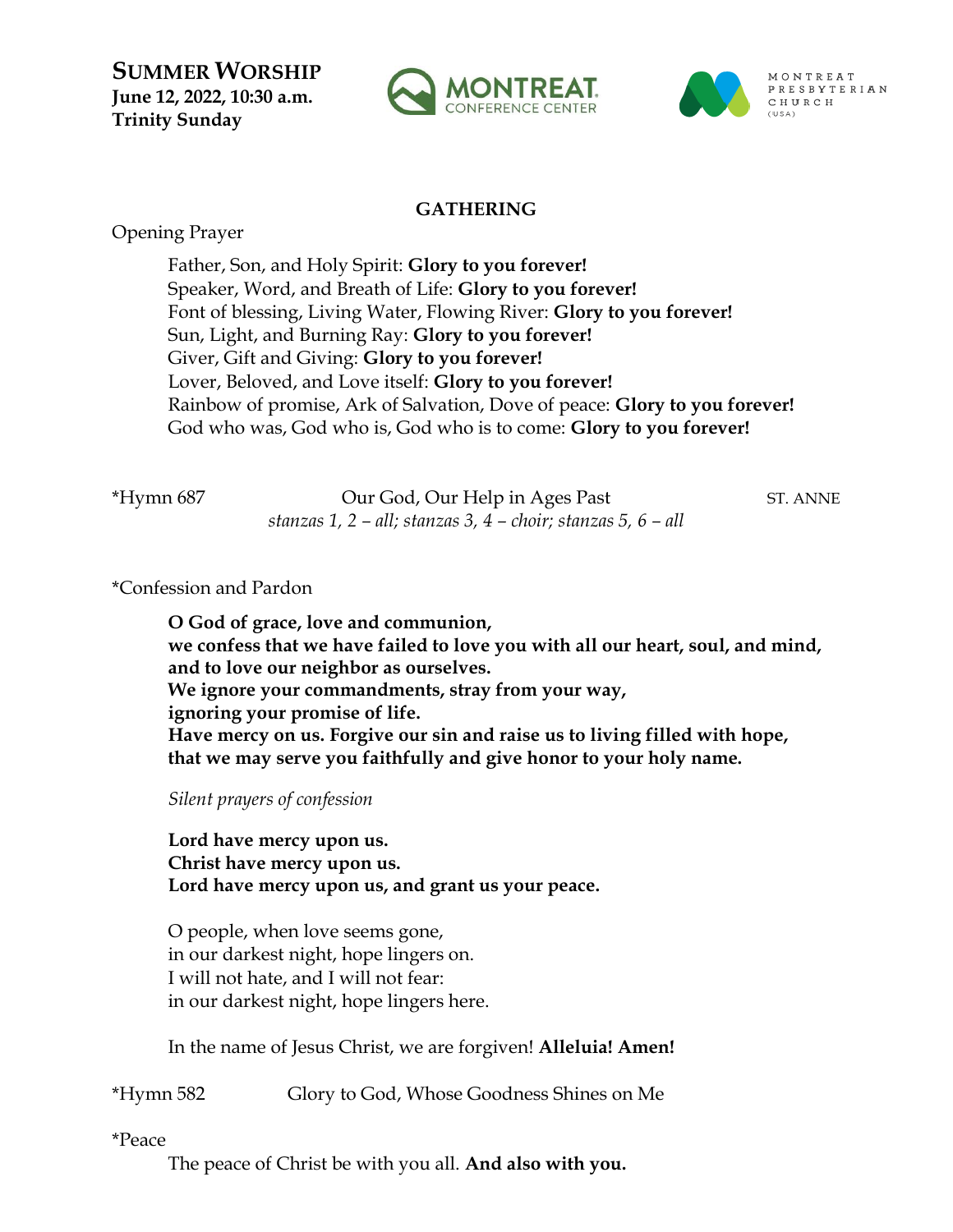### **WORD**

Prayer for Illumination

Scripture. Romans 5:1-5

Holy wisdom, holy word. **Thanks be to God.** 

### Sermon "High on Hope" Jonathan Walton

\*Affirmation of Faith anthem: L. Schneckenburger/A. Ramsey Celtic Alleluia, *Glory to God* 587 Apostles' Creed: *Glory to God* 35

My mother, when love is gone, in our darkest night, hope lingers on. My father, when hope is gone, in our darkest night, hope lingers on. I will not hate, and I will not fear: in our darkest night, hope lingers here.



**I believe in God, the Father almighty, Maker of heaven and earth, and in Jesus Christ his only Son, our Lord;**

 **who was conceived by the Holy Ghost,**

 **born of the Virgin Mary,**

 **suffered under Pontius Pilate,**

 **was crucified, dead, and buried;**

**he descended into hell;**

**the third day he rose again from the dead;**

**he ascended into heaven,**

 **and sitteth on the right hand of God the Father Almighty; from thence he shall come to judge the quick and the dead. I believe in the Holy Ghost;**

 **the holy catholic church; the communion of saints; the forgiveness of sins; the resurrection of the body;**

 **and the life everlasting. Amen.**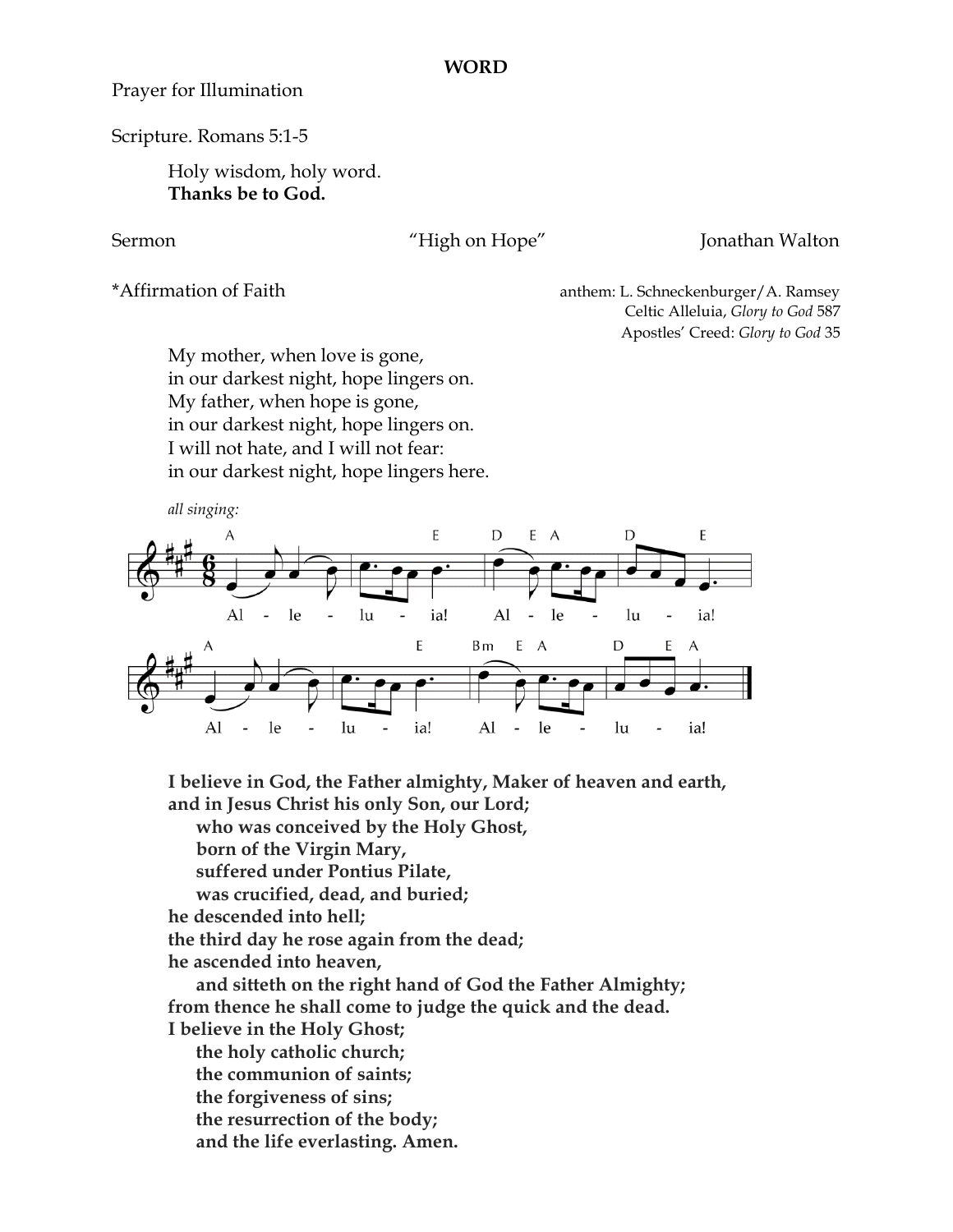All of us together with Christ are one body, and we all belong to each other. **We have different gifts according to the grace God has given us.**

If your gift is to hear God's word, **speak it out in faith**.

If your gift is service, **live to serve others.**

If your gift is the heart of a teacher, **teach what is true.**

There is one body and one Spirit, **one Lord, one faith,**

one baptism, one God, **who is above all and through all and in all.**

The Montreat Conference Center's mission is to gather people to experience God's transforming power and inspire love for the world. Staff and volunteers, do you commit yourself to this mission? **We do.**

With Christ as a model, will you nurture and preserve relationships and demonstrate intentional hospitality? **We will.**

Nurtured by the Spirit, will you care for the natural treasure that is Montreat and foster a safe place for all? **We will.**

Will you, members of the Montreat community, through your prayers, your thanks, and your encouragement, support these children of God as they accept the call to serve? **We will.**

**Faithful God, in baptism you claim us, and by your Holy Spirit you are working in our lives. Make us one to serve you. Let your Spirit rule your church, so that we may be joined in love and service to Jesus Christ, who has gone before us and is coming to meet us in the promise of your realm. Amen.**